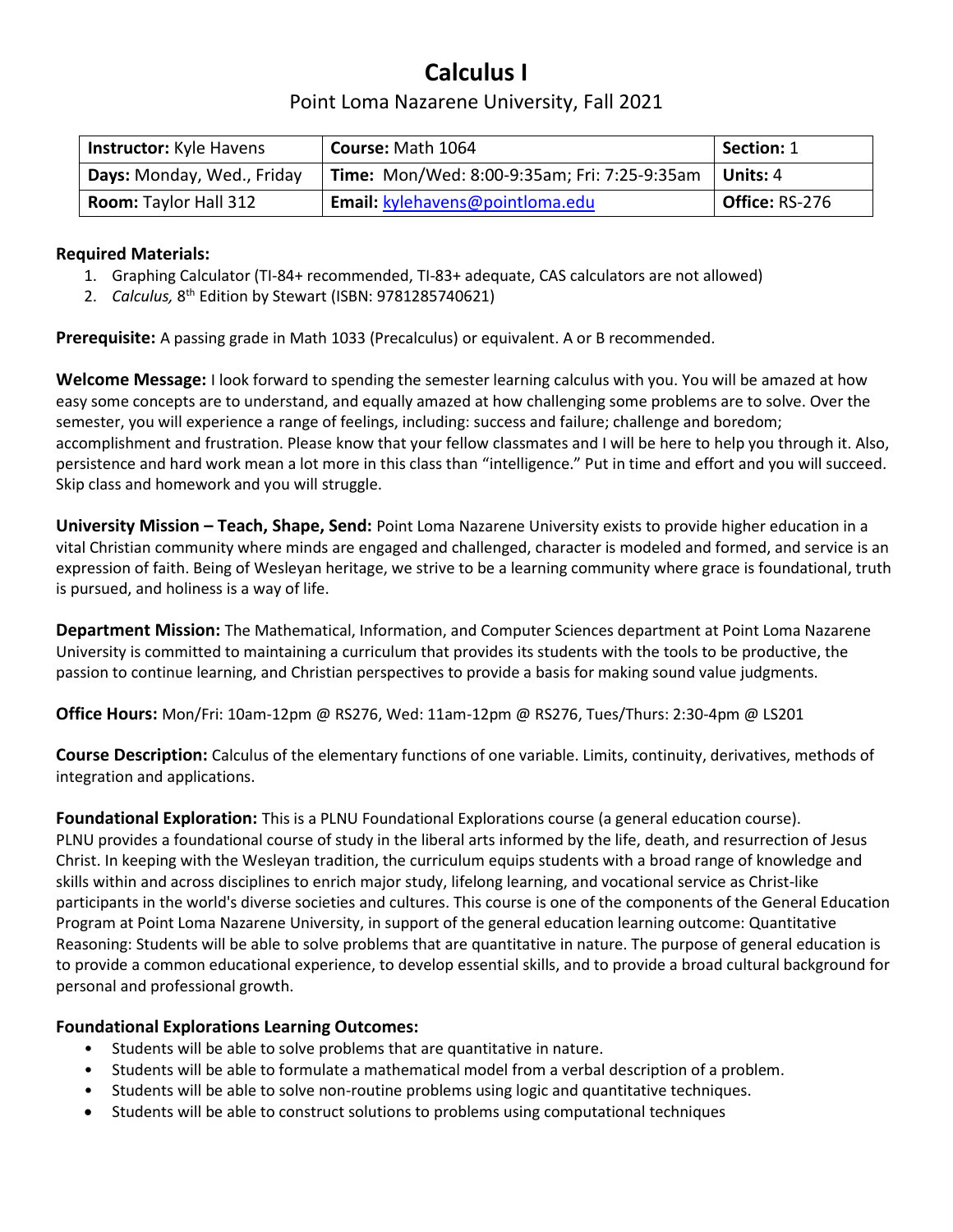#### **Student Learning Outcomes:**

- 1. Students will be able to demonstrate facility with analytical concepts.
- 2. Students will be able to demonstrate facility with algebraic structures.
- 3. Students will be able to use technology to solve problems.
- 4. Students will be able to speak about their work with precision, clarity, and organization.
- 5. Students will collaborate effectively in teams.
- 6. Students will be able to identify, locate, evaluate, and effectively and responsible use and cite information for the task at hand.
- 7. Students will be able to gather relevant information, examine information and form a conclusion based on that information.
- 8. Students will be able to understand and create arguments supported by quantitative evidence, and they can clearly communicate those arguments in a variety of formats.

**Class Performance:** Your final grade in my class will be calculated with the following weighting system.

| 25%   Final Exam             | Cumulative. You must get a "D" on the final exam to pass. |  |
|------------------------------|-----------------------------------------------------------|--|
| 45%   Exam Average           | The average score of your 3 in-class exams.               |  |
| 15%   Written Homework       | Assigned from the text, collected regularly               |  |
| 15%   Labs/ Projects/Quizzes | Assorted written labs, projects, and quizzes.             |  |

**Letter Grade**: The letter grade you receive will be based on your total score from the above system.

| Above 92%: A       | $82 - 87\%$ : B  | 70-77%: C       |
|--------------------|------------------|-----------------|
| $90 - 91\%$<br>- A | $80 - 81\%$ ; B- | $68-69\%$ : C-  |
| $88 - 89\%$ : B+   | 78-79%: C+       | $60 - 67\%$ : D |

The grade you receive at the end of the semester will be the grade you earned based on the grading system. All requests for an opportunity to improve your grade due to personal circumstances will be denied. Borderline grades may be rounded up if student has good attendance.

**Final Exam:** The final exam is cumulative and will be held at the following time:

### **Friday, December 17 th from 7:30am to 10:00am.**

**Final Exam:** The final exam date and time is set by the university at the beginning of the semester and may not be changed by the instructor. This schedule can be found on the university website and in the course calendar. No requests for early examinations will be approved. Only in the case that a student is required to take three exams during the same day of finals week, is an instructor authorized to consider changing the exam date and time for that particular student.

**Written Homework:** Written homework will be assigned and collected regularly and posted on Canvas. The problems are assigned from your textbook and must be turned in at the start of class time on the day due. Late homework is not accepted without a well-documented emergency. Please be sure that written assignments are stapled together and the problems are in order. Homework will be scored on a combination of completeness and correctness. A random selection (the same for each student) of problems will be graded on any homework assignment. I encourage you to help one another with homework, but directly copying another student's homework assignment is considered plagiarism and will not be tolerated.

**Labs/Projects/Quizzes:** On lab days, we will be working collectively on a number of different activities ranging from labs, quizzes, projects, and lab tests. Written quizzes and projects will sometimes be assigned during class time. Late projects will not be accepted without a well-documented emergency. Quizzes are designed to be low stress checks on your progress. If a quiz is missed, it can be turned in by the next class period for partial points. Labs are designed to you to work together with your classmates during class time while having access to the instructor for guidance.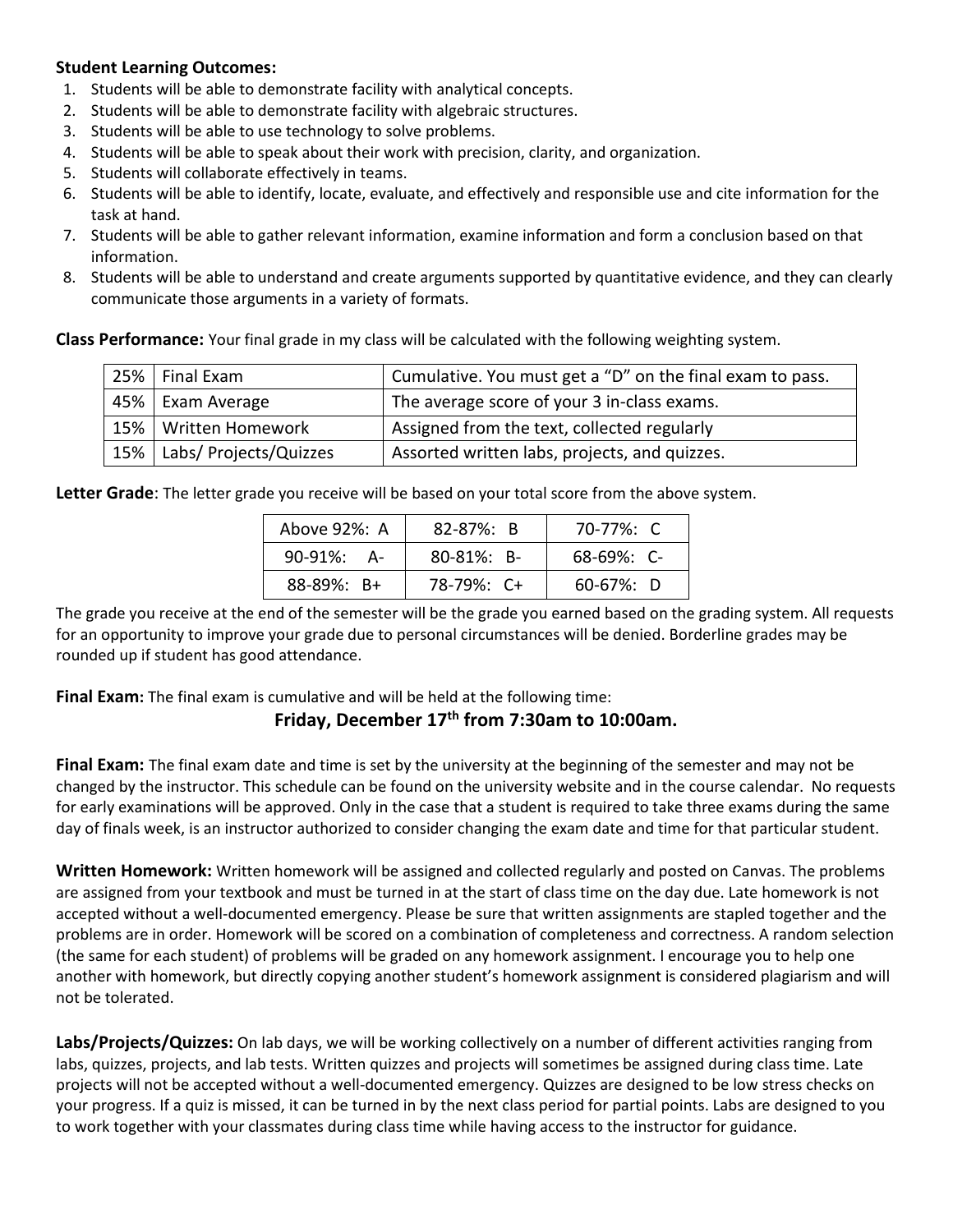**Exams:** There will be a total of three normal exams every three to four weeks of the semester. No notes/books are allowed on exams. Graphing calculators are allowed on the exam, but CAS calculators are not. Certain formulas may be provided on the exam and others will need to be memorized. No make-up exams are allowed without express consent. Contact me before missing exam if you have a critical emergency. If you do not inform me that you will be missing an exam beforehand, you will get a zero on that exam. Exams are weighted equally at 15% of your total grade. If you have good attendance throughout the semester (no more than one unexcused absence), I will adjust the weighted scale of the exams in your favor, 20% for the two highest exams and 5% for the lowest. Practice exams will be posted on Canvas in advance of the exam designed to help you identify questions that you need to study further.

**Participation**: Mathematics requires active participation. Participation means: asking questions, making conjectures and checking them, providing solutions to problems, sharing ideas with classmates. During class time we collectively will participate in the same way. I will act as the expert facilitator during class time, with a mixture of lecture, group problem solving, and integrated discussion.

**Attendance:** Attendance is expected at each class session. In the event of an absence, you are responsible for the material covered in class and the assignments given that day. Regular and punctual attendance at all classes is considered essential to optimum academic achievement. If the student is absent from more than 10 percent of class meetings, the faculty member can file a written report which may result in de-enrollment. If the absences exceed 20 percent, the student may be de-enrolled without notice until the university drop date or, after that date, receive the appropriate grade for their work and participation. See [Academic Policies](http://catalog.pointloma.edu/content.php?catoid=18&navoid=1278) for further information about class attendance.

**Class Enrollment:** It is the student's responsibility to maintain his/her class schedule. Should the need arise to drop this course (personal emergencies, poor performance, etc.), the student has the responsibility to follow through (provided the drop date meets the stated calendar deadline established by the university), not the instructor. Simply ceasing to attend this course or failing to follow through to arrange for a change of registration (drop/add) may easily result in a grade of F on the official transcript.

**Spiritual Care:** Please be aware PLNU strives to be a place where you grow as whole persons. To this end, we provide resources for our students to encounter God and grow in their Christian faith. If students have questions, a desire to meet with the chaplain or have prayer requests you can contact the [Office of Spiritual Development.](https://www.pointloma.edu/offices/spiritual-development)

**Copyright Policy:** Point Loma Nazarene University, as a non-profit educational institution, is entitled by law to use materials protected by the US Copyright Act for classroom education. Any use of those materials outside the class may violate the law.

**State Authorization:** State authorization is a formal determination by a state that Point Loma Nazarene University is approved to conduct activities regulated by that state. In certain states outside California, Point Loma Nazarene University is not authorized to enroll online (distance education) students. If a student moves to another state after admission to the program and/or enrollment in an online course, continuation within the program and/or course will depend on whether Point Loma Nazarene University is authorized to offer distance education courses in that state. It is the student's responsibility to notify the institution of any change in his or her physical location. Refer to the map on [State Authorization](https://www.pointloma.edu/offices/office-institutional-effectiveness-research/disclosures) to view which states allow online (distance education) outside of California.

**Academic Honesty:** Students should demonstrate academic honesty by doing original work and by giving appropriate credit to the ideas of others. Academic dishonesty is the act of presenting information, ideas, and/or concepts as one's own when in reality they are the results of another person's creativity and effort. A faculty member who believes a situation involving academic dishonesty has been detected may assign a failing grade for that assignment or examination, or, depending on the seriousness of the offense, for the course. Faculty should follow and students may appeal using the procedure in the university Catalog. See [Academic Policies](http://catalog.pointloma.edu/content.php?catoid=18&navoid=1278) for definitions of kinds of academic dishonesty and for further policy information.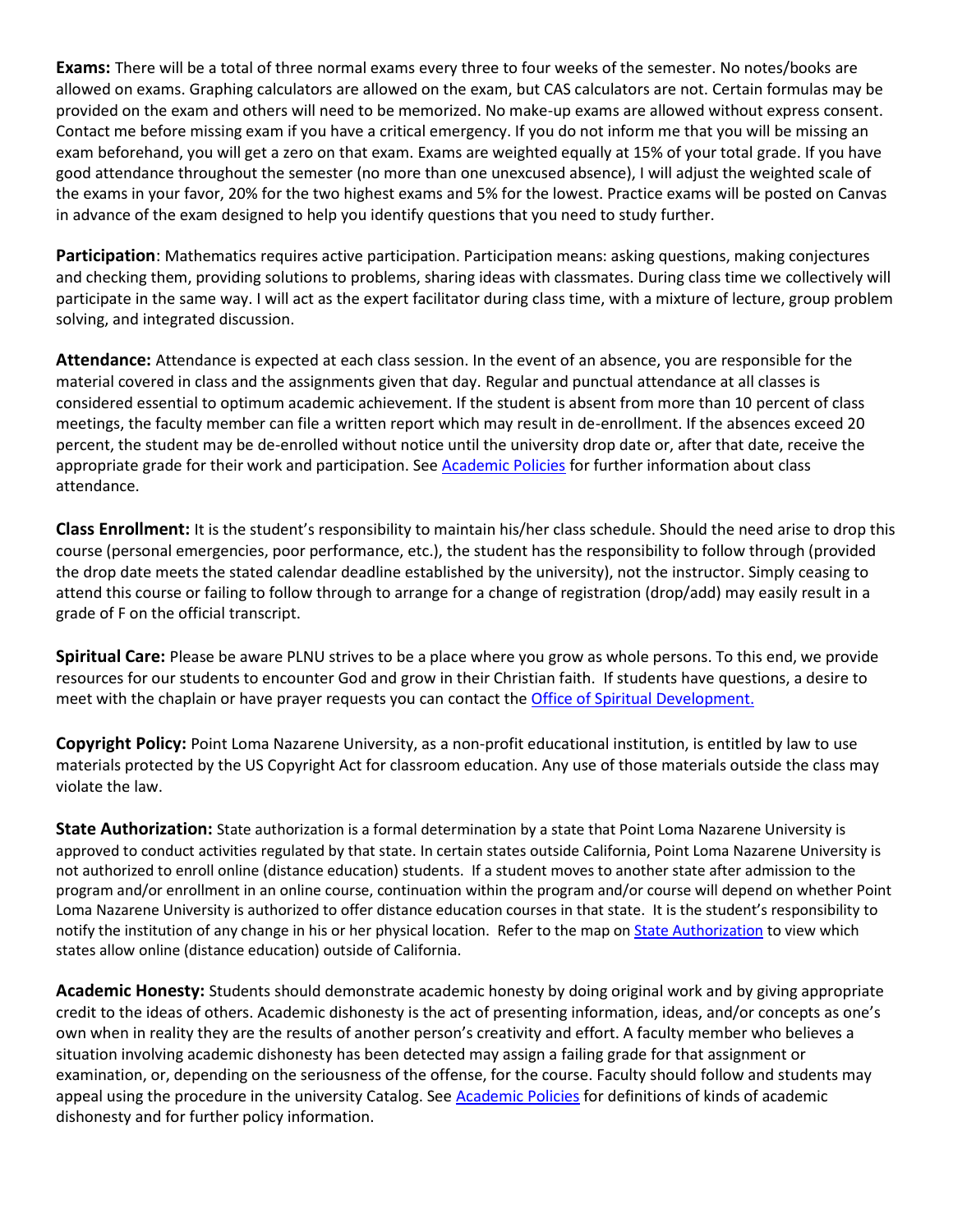**Academic Accommodations:** PLNU is committed to providing equal opportunity for participation in all its programs, services, and activities. Students with disabilities may request course-related accommodations by contacting the Educational Access Center (EAC), located in the Bond Academic Center [\(EAC@pointloma.edu](mailto:EAC@pointloma.edu) or 619-849-2486). Once a student's eligibility for an accommodation has been determined, the EAC will issue an academic accommodation plan ("AP") to all faculty who teach courses in which the student is enrolled each semester.

PLNU highly recommends that students speak with their professors during the first two weeks of each semester/term about the implementation of their AP in that particular course and/or if they do not wish to utilize some or all of the elements of their AP in that course.

Students who need accommodations for a disability should contact the EAC as early as possible (i.e., ideally before the beginning of the semester) to assure appropriate accommodations can be provided. It is the student's responsibility to make the first contact with the EAC.

**Credit Hour:** In the interest of providing sufficient time to accomplish the stated course learning outcomes, this class meets the PLNU credit hour policy for a 4-unit class delivered over 15 weeks. Specific details about how the class meets the credit hour requirements can be provided upon request.

#### **Sources of Help:**

- 1. Professor. If you have questions, email me, ask in class, or come to my office hours.
- 2. Other classmates. Form study groups and work together.
- 3. Tutoring. Available in Rohr Science or through the Tutoring Center. Their hours will be on Canvas.
- 4. Online resources. Posted on Canvas, or find them yourself via YouTube, Khan Academy, etc.
- 5. Practice exams. Look at them ahead of time and use them to assess your understanding.